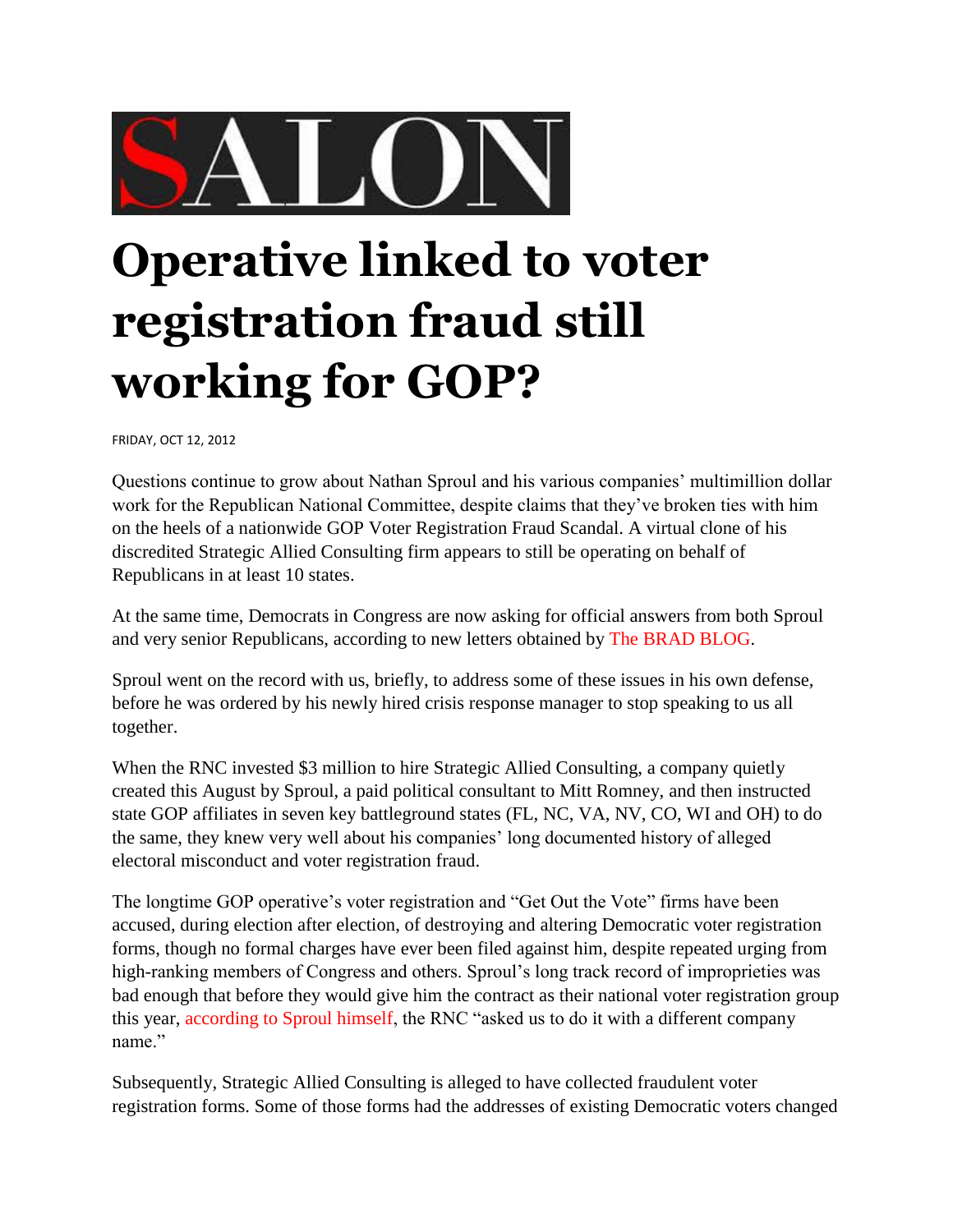so that some of Florida's county election officials [now worry that voters could be](http://www.bradblog.com/?p=9590)  [disenfranchised](http://www.bradblog.com/?p=9590) when they go to the polls this November and find they're no longer registered at their old precinct, or even in the same county. The fraudulent forms were collected by Strategic and submitted by the Florida GOP (which paid Sproul's firm some \$1.3 million for voter registration work, their largest single expenditure in the 2012 cycle) in at least 12 different FL counties.

When the RNC then publicly claimed to have *"fired"* [Sproul's new company,](http://www.bradblog.com/?p=9592) *after* the fraudulent forms came to light, it's likely that the RNC also knew full well that many of their state GOP affiliate organizations were *still* quietly employing Sproul's firms for partisan work in a number of other states.

RNC spokesman Sean Spicer [played dumb](http://www.latimes.com/news/nationworld/nation/la-na-voter-registration-20120929,0,2318037,full.story) about having asked Sproul to create the firm without his name on it — "To my knowledge, no one requested that" — though Sproul told The BRAD [BLOG](http://www.bradblog.com/) during an on the record conversation, eventually aborted by his recently hired [crisis](http://leibowitzsolo.com/why-choose-leibowitz-solo)  [manager David Liebowitz,](http://leibowitzsolo.com/why-choose-leibowitz-solo) that he stands by his assertion.

"I'm not going to comment on this further," Sproul told us when we'd asked for specifics, since the RNC appeared to be calling him a liar, "but I'm not retracting my prior comments either."

Perhaps even more disturbing is the evidence suggesting that his companies are *still*operating in states around the country under different names. That, despite the RNC's claims to have "severed our relationship" with Sproul, and the assertion that they "acted swiftly and boldly" to cut ties with the group only after the allegedly fraudulent registration forms came to light in Florida (and as Democratic registration forms were also alleged to have been destroyed by Strategic workers in other states, such as Colorado and Nevada.)

When we asked Sproul directly: "Do your other companies still work for the RNC or other state or local parties?" his response came back as a blunt, "No."

In a response to a follow-up query, when we asked Sproul to explain evidence suggesting that his companies were, in fact, still operating elsewhere on behalf of Republicans, he walked back his original denial a bit.

"I know you have additional questions, including many about SAC [Strategic Allied Consulting] and its affiliates and work we've done in other places and for other clients," Sproul said. "Those questions fall either outside the bounds of what I can discuss or outside the bounds of where I'm comfortable going in this story. I hope you'll understand."

And yet, as still more evidence is emerging to show that Sproul may have been less than forthcoming in some of his responses to [The BRAD BLOG](http://www.bradblog.com/) (he has refused to respond to additional, specific follow-up queries on this emerging evidence after Liebowitz was brought on board as his crisis spokesperson), Congressional Democrats have similar questions about Sproul's work with the GOP and if it may be continuing even now.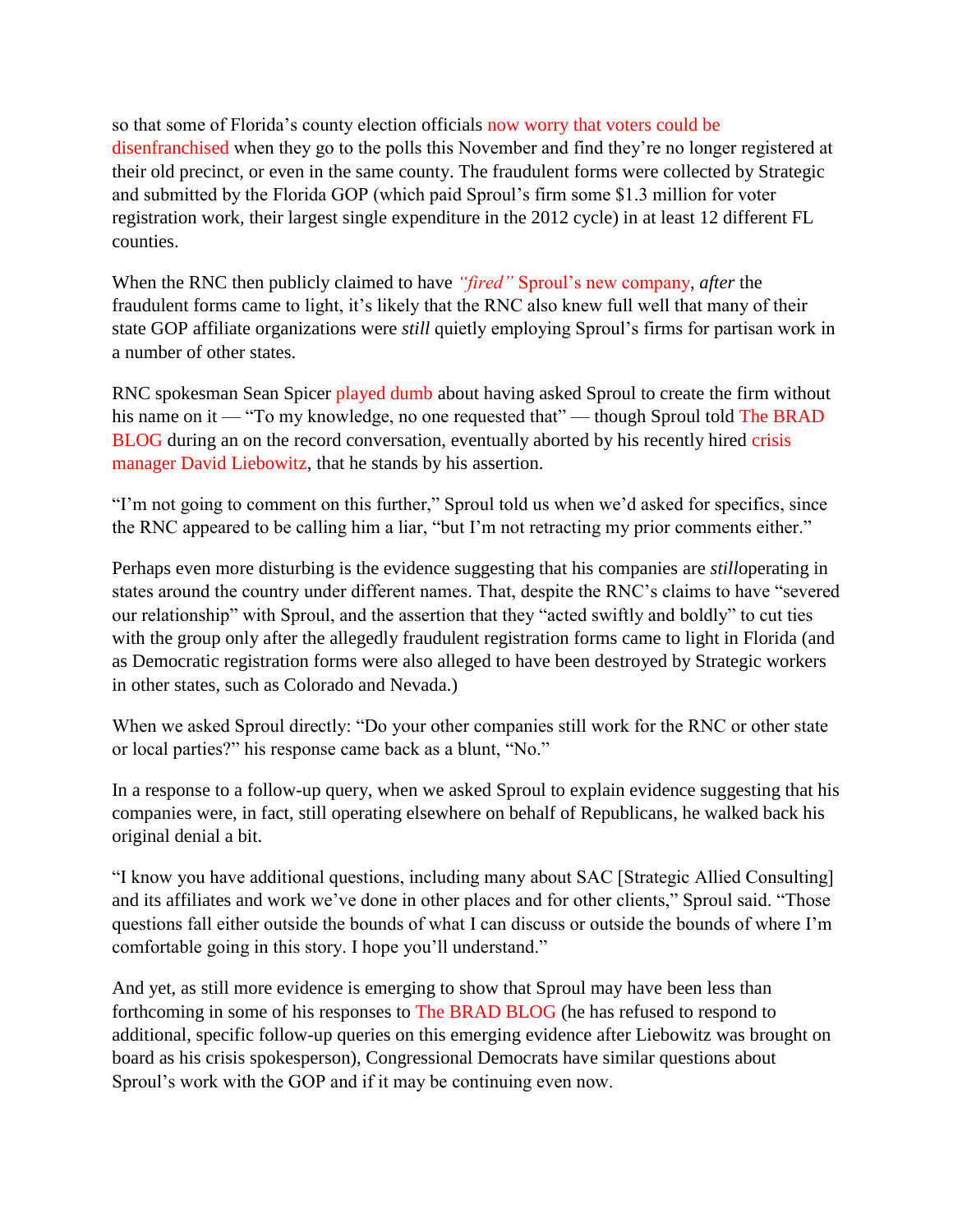Senior Democratic members of the U.S. House Elections, Judiciary and Oversight Committees seeking answers — from Sproul, RNC Chair Reince Priebus, as well as GOP heavies Karl Rove and former RNC Chair Ed Gillespie (now a senior adviser to Romney) who founded one of the top Republican Super PACs and paid Sproul some \$750,000 for unspecified work — about what Sproul's operations may still be up to, despite the RNC's recent public, if unsupported, claim of a "zero tolerance" policy for election fraud and those who practice it …

## **Sproul companies still at work for the GOP in other states?**

Shortly after the [GOP Voter Registration Fraud Scandal first broke](http://www.bradblog.com/?p=9586) late last month<a href='http://www.thenation.com/blog/170198/gop-quietly-hires-firm-tied-voter-fraud-scandal-work-battleground-states%3ELee%20Fang%20at%20The%20Nation%20detailed%3C/a%3E%20records%20at%20the%20CA%20Sec.%20of%20State's%20database%20disclosing%20some%20%3Ca%20href='>,\$430,000 in <a href='http://www.thenation.com/blog/170198/gop-quietly-hires-firm-tied-voter-fraud-scandal-work-battleground-states%3ELee%20Fang%20at%20The%20Nation%20detailed%3C/a%3E%20records%20at%20the%20CA%20Sec.%20of%20State's%20database%20disclosing%20some%20%3Ca%20href='>payments from the California Republican Party made to "Grassroots Outreach, LLC," a firm which shared the same corporate Tempe, AZ, address as Sproul's companies Sproul  $\&$ Associates and Lincoln Strategy Groups.

Most of the payments in this election cycle, according to the database, are said to be for "Signature Gathering" (presumably for ballot initiatives, etc.), though \$34,000 of those payments are noted to be for "Voter Registration."

Sproul confirmed to [The BRAD BLOG](http://www.bradblog.com/) that Grassroots Outreach is, indeed, one of his companies, though he insists the CA database is in error, because, he says, his companies have done no voter registration in the state this year.

"Those entries are incorrect," he told us. "We did not do any voter registration work for the [California Republican Party] in 2012 as indicated. I think its a simple mistake in reporting. I think that should have been for signature gathering as well."

He also denied doing registration work in Oregon this year, despite evidence we detailed in [our](http://www.bradblog.com/?p=9600)  [recent report](http://www.bradblog.com/?p=9600) showing that registration workers in Portland were seen using the same, deceptive tactics caught on video tape in other parts of the country where Sproul's workers were seen presenting themselves as pollsters, rather than registration workers, in order to screen for Romney supporters and filter out Democratic-leaning voters, so as to keep them from being able to register to vote at all.

Greg Flynn of the North Carolina blog "BlueNC," was the one to [originally connect the Strategic](http://www.bluenc.com/republican-paid-voter-registration-operation-linked-fraud)  [Allied Consulting firm to Nathan Sproul,](http://www.bluenc.com/republican-paid-voter-registration-operation-linked-fraud) after noticing that Sproul & Associates was listed at the owner of [Strategic's Internet domain name.](http://strategicalliedconsulting/) (After his initial report, the company changed the InterNIC record of the domain to "private," but not before Flynn had screen-captured the evidence.)

Flynn tripped across that information while looking into help wanted ads placed on Craigslist and elsewhere in North Carolina, seeking Republicans who were "self-motivated people to contact voters for the election … interesting in helping Mitt Romney win North Carolina … working with Voter Registration Projects and … looking for team members to help expand Republican voter registration," etc.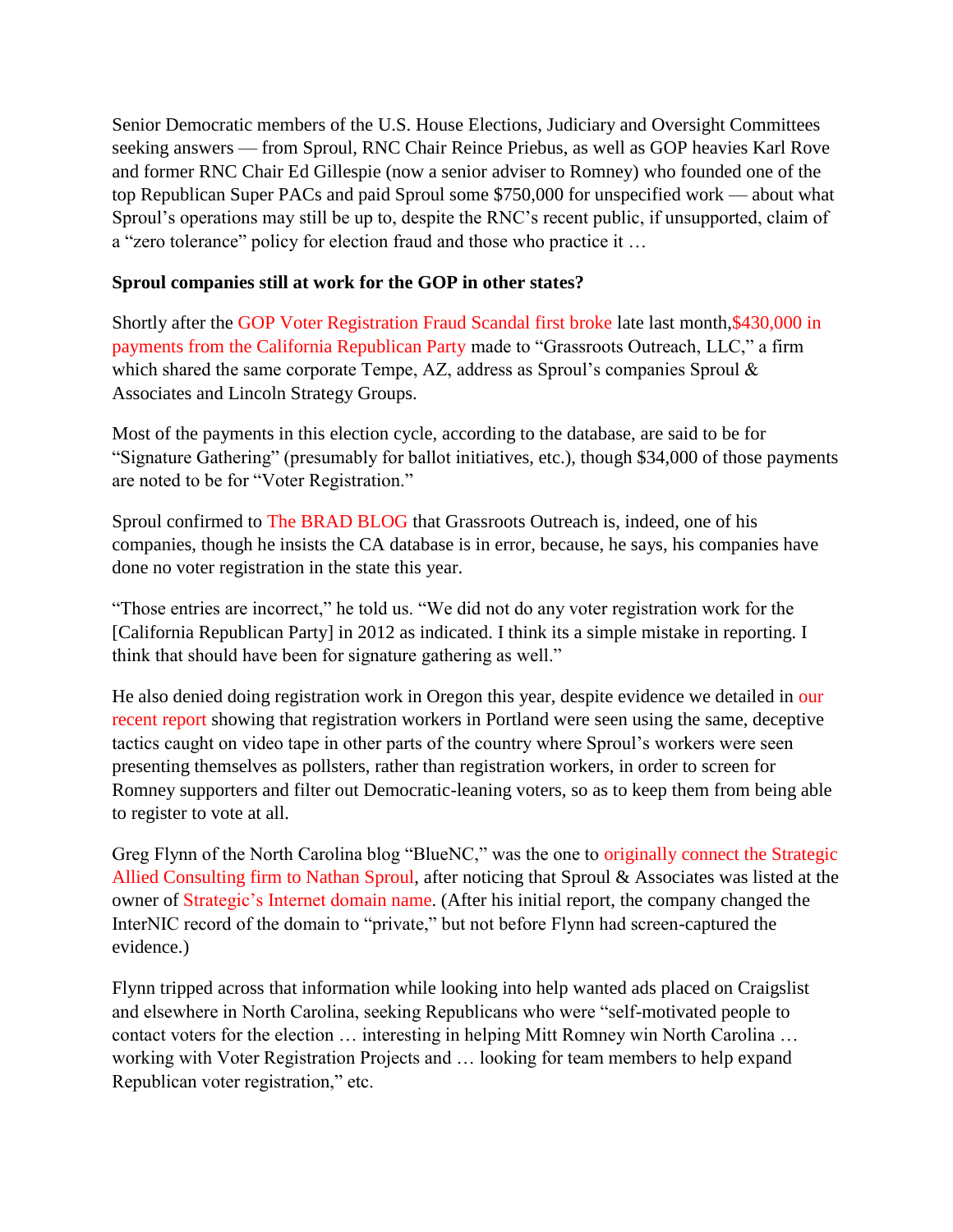Now, Flynn has uncovered [new evidence of another company calling itself "Issue Advocacy](http://bluenc.com/strategic-allied-consulting-morphs-issue-advocacy-partners)  [Partners."](http://bluenc.com/strategic-allied-consulting-morphs-issue-advocacy-partners) He documents help wanted ads, some posted as recently as September 26th, mirroring those published previously by Strategic Allied Consulting.

"Similar ads were being posted in other states, namely Wisconsin, Iowa, Virginia, New York and New Jersey, for almost identical jobs with another entity, Issue Advocacy Partners," writes Flynn. "Some of the listings are connected directly to Sproul's Lincoln Strategy Group. Others use Sproul's Tempe, AZ, business address for contact information." [*Update: Since original publication on Thursday morning, [Flynn writes in](http://www.bradblog.com/?p=9627#comment-479649) to note that Issue Advocacy Partners has also now "popped up" in Alabama, Georgia and Louisiana as well. "Also," he adds, "two former supervisors of Sproul's NC operation have moved to OH, one now hiring 'Voter Outreach Representatives.'"*]

"Some of the ads specifically mention voter registration," Flynn details, while others use "terms like 'seeking to hire grassroots canvassers to identify conservative voters,' 'voter recruiter,' 'conservative voter identification,' 'voter ID,' 'identify conservative voters.'"

One of the ads Flynn found, posted on 9/27 and since removed, reads: "Issue Advocacy Partners is a conservative organization working to register voters as well as remind voters to vote conservatively in the upcoming election."

He writes that "Many of the postings use an email address with the domain issueadvocacypartners.com," before, most damningly, showing that "The website located at issueadvocacypartners.com has an appearance that is almost identical to that of the original strategicalliedconsulting.com."

Indeed, Flynn appears correct again.

Here's Strategic Allied Consulting's one-page, generic looking website, *before* they replaced its only page with a long defense of their actions in the GOP Voter Registration Fraud Scandal …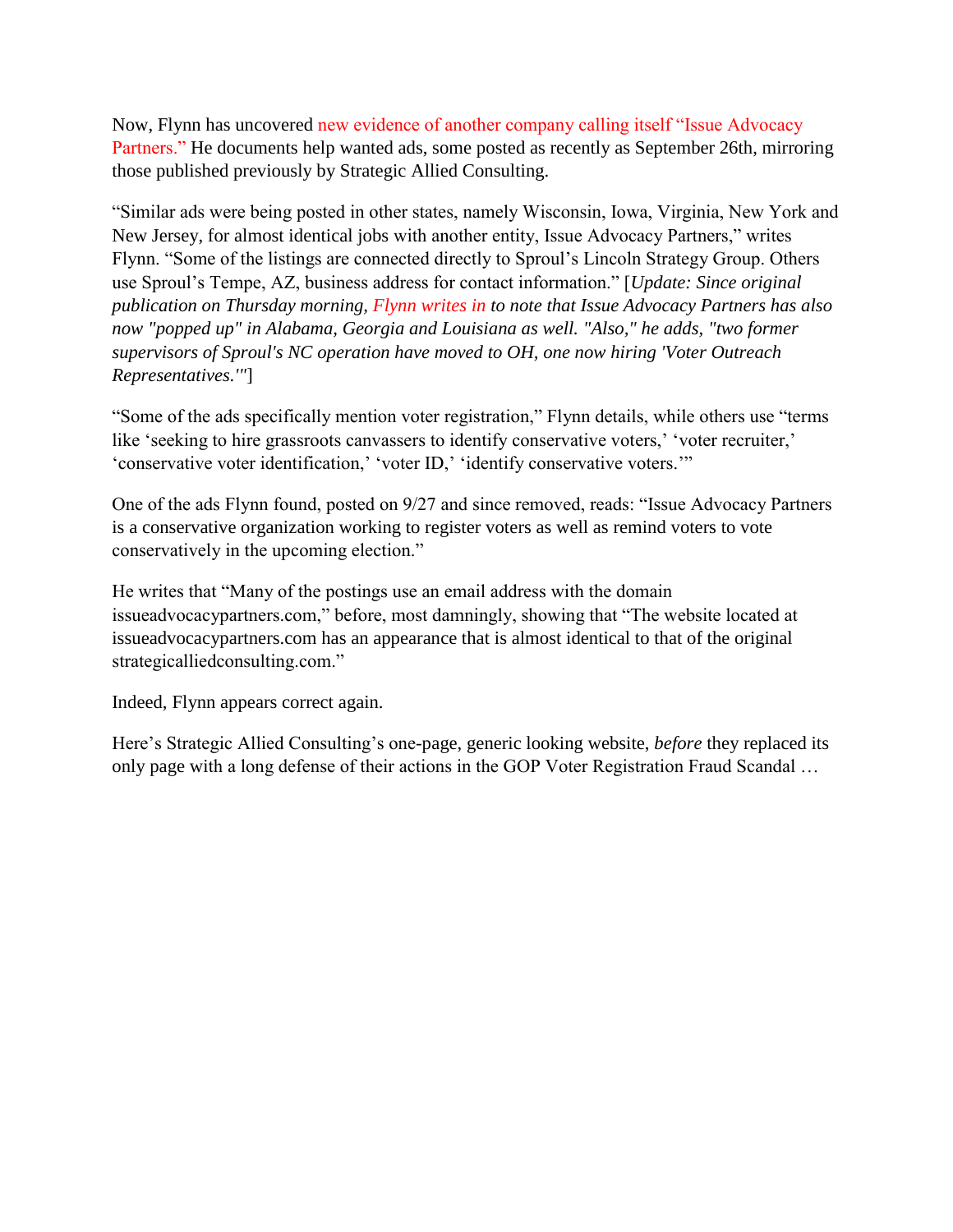

... And here's the virtually identical page for [Issue Advocacy Partners,](http://issueadvocacypartners.com/) as we screen-captured it on Wednesday night …



From the evidence detailed above, it's clear that, despite the RNC's claim to have cut ties with Sproul and his own originally unqualified assertion that he and his companies were *not* "still work[ing] for the RNC or other state or local parties," there is a great deal of evidence that his operations are still working on behalf of Republicans in California and Oregon under the name Grassroots Outreach, and in Wisconsin, Iowa, Virginia, New York and New Jersey under the name Issue Advocacy Partners.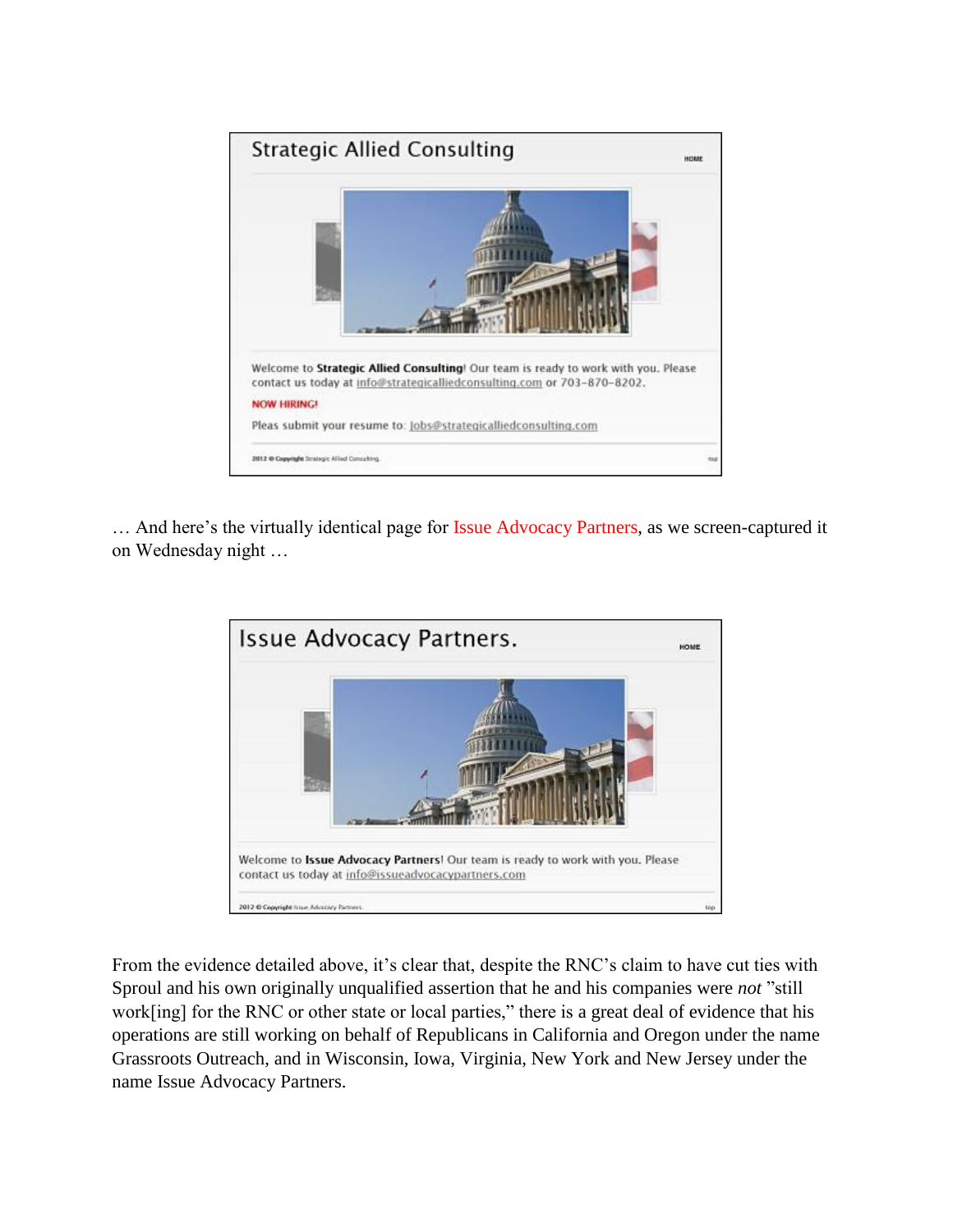Sproul has failed to respond to any more of our questions to date, so we've been unable to get his explanation for any of it, beyond what we've already shared, but now senior members of Congress are getting into the act, and are demanding answers themselves.

## **Congressional Democrats seek answers about Sproul and his GOP operations**

Last week, three ranking members of high profile U.S. House committees sent a [letter to RNC](http://democrats.cha.house.gov/press-release/ranking-democrats-call-answers-republican-chairman-amid-allegations-voter-registration)  [Chair Reince Priebus](http://democrats.cha.house.gov/press-release/ranking-democrats-call-answers-republican-chairman-amid-allegations-voter-registration) seeking more information about the RNC's work with Sproul. It was signed by Democratic Reps. Charles Gonzalez, Ranking Member of the Subcommittee on Elections; John Conyers, Ranking Member of the House Judiciary Committee; and Elijah Cummings, Ranking Member of the Committee on Oversight & Government Reform.

The letter, which cites reports on this matter by [The BRAD BLOG](http://www.bradblog.com/) in a number of its footnotes, details the Republican Party's "unfortunate history of voter suppression" and its "Years of illicit and unethical behavior" which "led to the 1982 consent decree under which the RNC agreed to 'refrain from undertaking any ballot security activities' or anything else that might 'deter qualified voters from voting.'"

"Despite your party's requests over the past thirty years, federal courts have repeatedly declined to lift that decree," the letter to Priebus continues. "The United States Court of Appeals for the Third Circuit on December 13, 2010, pointed to violations as recent as 2004 and found no evidence of 'any significant change that renders prospective application of the Decree inequitable.'"

The Congressmen then detail some of Sproul's history, dating back to 2004, as well as the more recent concerns about his company:

During the 2004 campaign, operating as Sproul & Associates, it was reported that his firm fraudulently altered and destroyed voter registration forms in at least two states. The firm was paid at least \$8 million for its work, although the precise amount is unclear from the RNC's confusing financial disclosures. Apparently, the RNC was not dissatisfied with their work nor put off by their reputation because, in 2008, operating under the new name "Lincoln Strategy Group" the RNC again employed Mr. Sproul. In June of this year, the Romney campaign hired Mr. Sproul during the primary and has paid him at least \$70,000. The RNC hired Mr. Sproul's firm, under yet a third name, as your only vendor signing up new voters. This repeated affiliation of the RNC with a man of Mr. Sproul's reputation for voter registration fraud and other forms of electoral skullduggery is deeply disturbing.

Finally, they ask Chairman Priebus' responses to five questions:

1) Why did the RNC and your state affiliates hire a company run by a man with such a long history of improper behavior?

2) Was the Republican National Committee involved in the decision to change the name of Mr. Sproul's company as he has alleged? Was this change in identity made in order to escape scrutiny for your decision to employ them?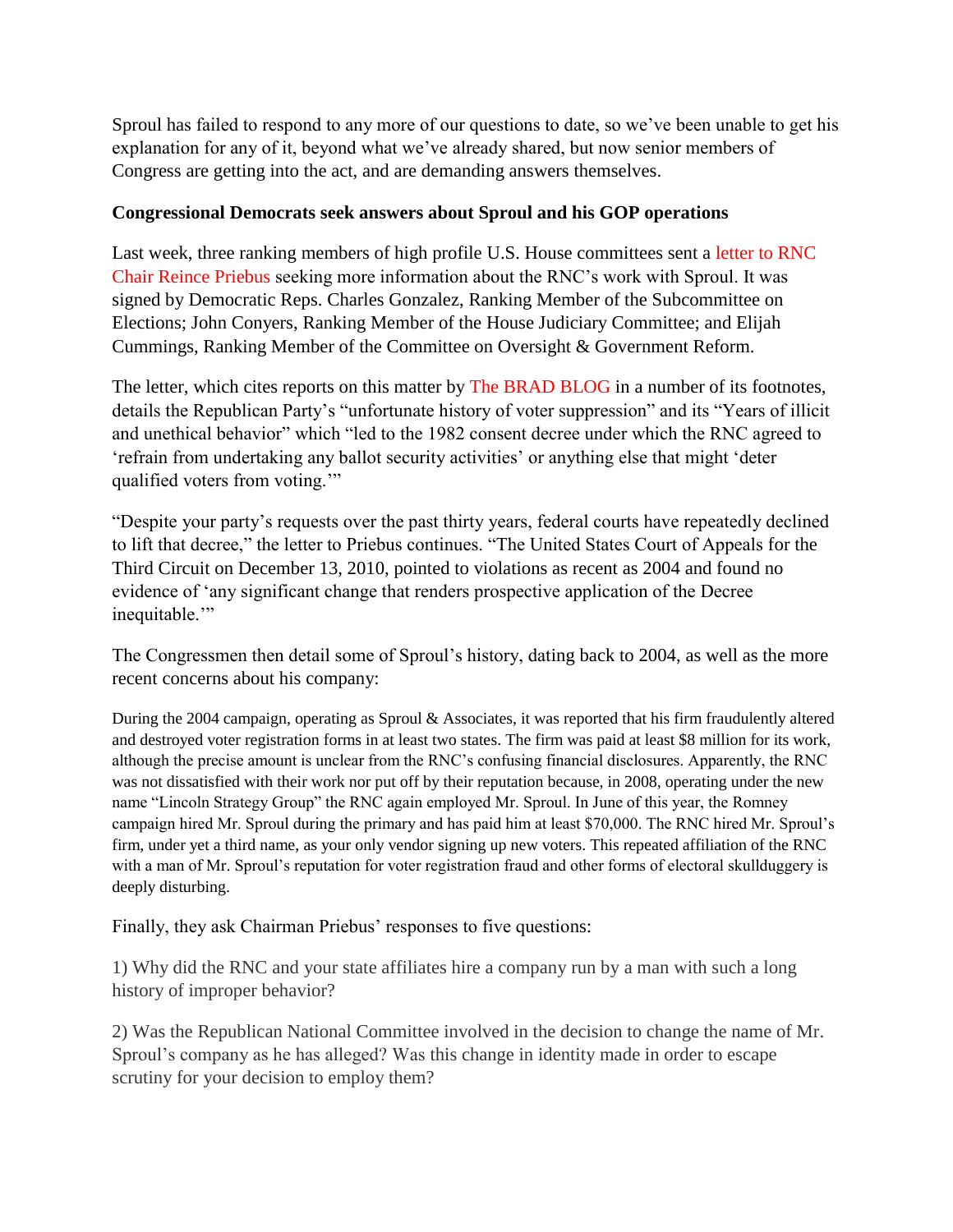3) For what other activities and in which states is Mr. Sproul or Strategic Allied Consulting engaged by or for the RNC or your affiliates?

4) Is Mr. Sproul doing business with the RNC under any other names?

5) What steps are you or the RNC taking with your present and future contractors to ensure that neither this alleged fraud or abuse, nor anything similar, occurs again or elsewhere?

A spokesman for Gonzalez tells [The BRAD BLOG](http://www.bradblog.com/) that they have yet to hear back from Priebus, though their letter formally requests answers to those questions by next Tuesday, October 16th.

In our article last week reporting that the [Florida Dept. of Law Enforcement had opened an](http://www.bradblog.com/?p=9609)  [official criminal investigation of Sproul and his firm,](http://www.bradblog.com/?p=9609) we also mentioned that a [similar letter](http://wallstreetonparade.com/2012/10/nathan-sproul-firm-probed-for-voter-registration-fraud-hires-criminal-defense-lawyer/) was sent by Rep. Cummings seeking answers and documents from Sproul himself.

And, on Tuesday, [The BRAD BLOG](http://www.bradblog.com/) has learned, Gonzalez sent similar letters [to Karl Rove](http://bradblog.com/Docs/GonzalezLetter_Sproul_KarlRove_100912.pdf)  [\[PDF\]](http://bradblog.com/Docs/GonzalezLetter_Sproul_KarlRove_100912.pdf) and [former RNC Chair Ed Gillespie \[PDF\]](http://bradblog.com/Docs/GonzalezLetter_Sproul_EdGillespie_100912.pdf) seeking their explanation for the nearly one million dollars which American Crossroads, the nation's second largest Super PAC, co-founded by the pair, paid to Sproul's companies during this election cycle.

The letter to Gillespie, who left American Crossroads to become a senior adviser to the Mitt Romney 2012 Presidential Campaign, spells out Gonzalez' concerns, and hopes that the powerful former RNC Chair might be able "to reassure the American public by helping to explain the story behind these contracts."

"American Crossroads, the Super PAC, which you and Karl Rove co-founded, paid at least \$750,000 to companies run by Nathan Sproul, the founder of Strategic Allied Consulting," writes the Congressman.

"The Romney campaign has paid Sproul companies at least \$71,000 in the past year. Mr. Sproul has a reputation tarnished by allegations of voter registration crimes stretching from North Carolina and Florida to Nevada and Oregon and at least back to back to 2004," the letter reads. "By hiring his companies, the second largest Super PAC in the country and the campaign of the Republican presidential forerunning [*sic*] have affiliated themselves with him and supported his efforts. You can understand why Americans are troubled by the possible implications."

The letter then goes on to ask Gillespie for answers to four questions by October 23rd:

1) For what purposes did American Crossroads hire Mr. Sproul and what services did he provide?

2) Why would you associate yourself and your organization with a man like Mr. Sproul who has been dogged by so many allegations of voter registration fraud?

3) In light of the newest revelations about Mr. Sproul's activities, has Romney for President, Inc., severed its relationship with him? If not, what services are he or any of his companies now providing the campaign? 4) Mr. Sproul told the Los Angeles Times that he created Strategic Allied Consulting at and kept his name off of its records to prevent anyone connecting the firm to him and his shady reputation at the request of the RNC.